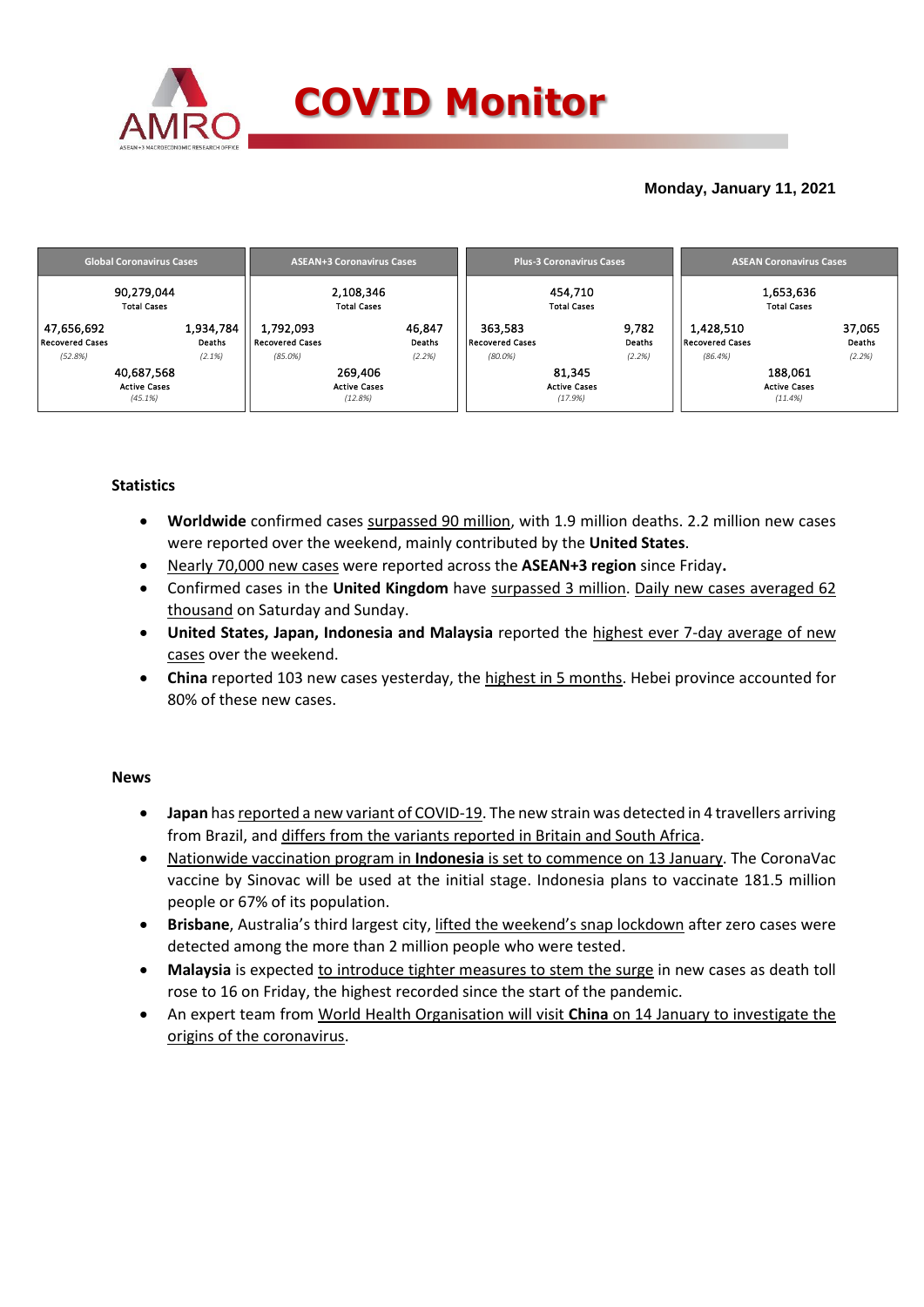

#### Overview of Confirmed COVID-19 Cases

| Economy               | <b>Total</b><br>Cases | Cases per 1M<br>Population | <b>New</b><br>Cases | <b>New Cases per</b><br>1M Pop. | <b>New Cases</b><br>$(7$ -day avg) <sup>1</sup> | ∆New Cases     | ∆% New<br>Cases | <b>Total</b><br><b>Deaths</b> | <b>New</b><br><b>Deaths</b> | <b>Fatality</b><br><b>Rate (%)</b> | <b>Total</b><br><b>Recovered</b> | <b>Recovery</b><br>Rate (%) | <b>Active</b><br>Cases   | <b>Resolved cases</b><br>$(96)^2$ |
|-----------------------|-----------------------|----------------------------|---------------------|---------------------------------|-------------------------------------------------|----------------|-----------------|-------------------------------|-----------------------------|------------------------------------|----------------------------------|-----------------------------|--------------------------|-----------------------------------|
| Global                | 90,279,044            |                            | 644,726             |                                 |                                                 | $-129,092$     | 0.7             | 1,934,784                     | 8,160                       | 2.1                                | 47,656,692                       | 52.8                        | 40,687,568               | 54.9                              |
| ASEAN+3               | 2,108,346             |                            | 21,474              |                                 |                                                 | $-2,363$       | $1.0$           | 46,847                        | 279                         | 2.2                                | 1,792,093                        | 85.0                        | 269,406                  | 54.9                              |
| Plus-3                | 454,710               |                            | 6,665               |                                 |                                                 | $-1,918$       | 1.5             | 9,782                         | 61                          | 2.2                                | 363,583                          | 80.0                        | 81,345                   | 87.2                              |
| <b>ASEAN</b>          | 1,653,636             |                            | 14,809              |                                 |                                                 | $-445$         | 0.9             | 37,065                        | 218                         | 2.2                                | 1,428,510                        | 86.4                        | 188,061                  | 86.7                              |
|                       |                       |                            |                     |                                 |                                                 |                |                 |                               |                             |                                    |                                  |                             |                          |                                   |
| China                 | 87,536                | 62                         | 103                 | 0.1                             |                                                 | 34             | 0.1             | 4,634                         | $\mathbf 0$                 | 5.3                                | 82,228                           | 93.9                        | 674                      | 99.2                              |
| Hong Kong, China      | 9,242                 | 1,210                      | 31                  | 4.1                             |                                                 | $-28$          | 0.3             | 158                           | $\mathbf{1}$                | 1.7                                | 8,423                            | 91.1                        | 661                      | 92.8                              |
| Japan                 | 288,818               | 2,297                      | 6,081               | 48.4                            |                                                 | $-1,709$       | 2.2             | 3,850                         | 45                          | 1.3                                | 220,380                          | 76.3                        | 64,588                   | 77.6                              |
| Korea                 | 69,114                | 1,328                      | 450                 | 8.6                             |                                                 | $-215$         | 0.7             | 1,140                         | 15                          | 1.6                                | 52,552                           | 76.0                        | 15,422                   | 77.7                              |
|                       |                       |                            |                     |                                 |                                                 |                |                 |                               |                             |                                    |                                  |                             |                          |                                   |
| Indonesia             | 828,026               | 3,068                      | 9,640               | 35.7                            |                                                 | $-406$         | 1.2             | 24,129                        | 182<br>9                    | 2.9<br>0.4                         | 681,024                          | 82.2                        | 122,873<br>27,332        | 85.2                              |
| Malaysia              | 135,992               | 4,094                      | 2,433               | 73.2                            |                                                 | $\mbox{-}18$   | 1.8             | 551                           |                             |                                    | 108,109                          | 79.5                        |                          | 79.9                              |
| Philippines           | 487,690               | 4,432                      | 1,893               | 17.2                            |                                                 | $-52$          | 0.4             | 9,405                         | $\overline{7}$              | 1.9                                | 458,198                          | 94.0                        | 20,087                   | 95.9                              |
| Singapore             | 58,907                | 10,331                     | 42                  | 7.4                             |                                                 | 13             | $0.1\,$         | 29                            | $\Omega$                    | 0.0                                | 58,636                           | 99.5                        | 242                      | 99.6                              |
| Thailand              | 10,298                | 151                        | 245                 | 3.6                             |                                                 | 33             | 2.4             | 67                            | 0                           | 0.7                                | 6,566                            | 63.8                        | 3,665                    | 64.4                              |
| Brunei Darussalam     | 173                   | 384                        | $\mathbf 0$         | 0.0                             |                                                 | $\mathbf 0$    | 0.0             | $\overline{3}$                | $\mathbf 0$                 | 1.7                                | 153                              | 88.4                        | 17                       | 90.2                              |
| Cambodia              | 391                   | 23                         | 0                   | 0.0                             | $\mathcal{A}_{\mathcal{A}}$                     | $-4$           | 0.0             | $\mathbf 0$                   | $\mathbf 0$                 | 0.0                                | 374                              | 95.7                        | 17                       | 95.7                              |
| Lao PDR               | 41                    | 6                          | 0                   | 0.0                             |                                                 | $\mathbf 0$    | 0.0             | $\Omega$                      | $\mathbf 0$                 | 0.0                                | 40                               | 97.6                        | $\mathbf{1}$             | 97.6                              |
| Myanmar               | 130,604               | 2,447                      | 555                 | 10.4                            |                                                 | $-11$          | 0.4             | 2846                          | 20                          | 2.2                                | 114049                           | 87.3                        | 13,709                   | 89.5                              |
| Vietnam               | 1,514                 | 16                         | $\mathbf{1}$        | 0.0                             |                                                 | $\mathsf 0$    | 0.1             | 35                            | $\mathbf 0$                 | 2.3                                | 1,361                            | 89.9                        | 118                      | 92.2                              |
|                       |                       |                            |                     |                                 |                                                 |                |                 |                               |                             |                                    |                                  |                             |                          |                                   |
| Belgium               | 664,263               | 57,677                     | 1,569               | 136.2                           |                                                 | $-422$         | 0.2             | 20,078                        | 40                          | 3.0                                |                                  |                             |                          |                                   |
| France                | 2,777,921             | 42,741                     | 15,801              | 243.1                           | ᠕⊾                                              | $-3,970$       | 0.6             | 67,380                        | 151                         | 2.4                                |                                  | $\overline{a}$              |                          |                                   |
| Germany               | 1,929,410             | 23,252                     | 948                 | 11.4                            |                                                 | $-21,876$      | 0.0             | 40,936                        | 339                         | 2.1                                | 1,566,907                        | 81.2                        | 321,567                  | 83.3                              |
| Italy                 | 2,276,491             | 37,795                     | 18,625              | 309.2                           |                                                 | $-1,351$       | 0.8             | 78,755                        | 361                         | 3.5                                | 1,617,804                        | 71.1                        | 579,932                  | 74.5                              |
| Netherlands           | 885,098               | 51,218                     | 18,863              | 1,091.5                         | ∼                                               | 11,542         | 2.2             | 12,461                        | 154                         | 1.4                                | $\overline{a}$                   | $\sim$                      |                          | $\sim$                            |
| Spain                 | 2,050,360             | 43,749                     | 0                   | 0.0                             |                                                 | 0              | 0.0             | 51,874                        | 0                           | 2.5                                | 150,376                          | 7.3                         | 53,521                   | 97.4                              |
| Switzerland           | 477,983               | 55,277                     | 0                   | $0.0\,$                         |                                                 | $\mathbf 0$    | 0.0             | 8,267                         | 14                          | 1.7                                | 317,600                          | 66.4                        | 152,116                  | 68.2                              |
| <b>United Kingdom</b> | 3,081,368             | 45,816                     | 63,959              | 951.0                           |                                                 | 4,022          | 2.1             | 81,567                        | 699                         | 2.6                                | $\sim$                           | $\overline{\phantom{a}}$    | $\overline{\phantom{a}}$ | $\sim$                            |
|                       |                       |                            |                     |                                 |                                                 |                |                 |                               |                             |                                    |                                  |                             |                          |                                   |
| Brazil                | 8,105,790             | 38,348                     | 29,792              | 140.9                           |                                                 | $-32,498$      | 0.4             | 203,100                       | 469                         | 2.5                                | 7,231,336                        | 89.2                        | 671,354                  | 91.7                              |
| Canada                | 664,606               | 17,576                     | 7,283               | 192.6                           |                                                 | $-1,110$       | $1.1\,$         | 16,960                        | 91                          | 2.6                                | 565,049                          | 85.0                        | 82,597                   | 87.6                              |
| Argentina             | 1,722,217             | 37,809                     | 7,808               | 171.4                           |                                                 | $-3,249$       | 0.5             | 44,495                        | 78                          | 2.6                                | 1,511,750                        | 87.8                        | 165,972                  | 90.4                              |
| Mexico                | 1,534,039             | 12,070                     | 10,003              | 78.7                            |                                                 | $-6,102$       | 0.7             | 133,706                       | 502                         | 8.7                                | 1,150,422                        | 75.0                        | 249,911                  | 83.7                              |
| Peru                  | 1,026,180             | 31,263                     | 0                   | 0.0                             |                                                 | $\mathbf 0$    | 0.0             | 38,049                        | $\mathbf 0$                 | 3.7                                | 968,335                          | 94.4                        | 19,796                   | 98.1                              |
| <b>United States</b>  | 22,313,961            | 67,403                     | 269,631             | 814.5                           |                                                 | $-3,660$       | 1.2             | 372,542                       | 1,800                       | 1.7                                | ÷,                               | $\sim$                      | $\overline{\phantom{a}}$ | $\sim$                            |
|                       |                       |                            |                     |                                 |                                                 |                |                 |                               |                             |                                    |                                  |                             |                          |                                   |
| Australia             | 28,614                | 1,102                      | 19                  | 0.7                             |                                                 | 6              | 0.1             | 909                           | $\mathsf 0$                 | 3.2                                | 25,837                           | 90.3                        | 1,868                    | 93.5                              |
| India                 | 10,466,595            | 7,642                      | 16,311              | 11.9                            |                                                 | $-20,556$      | 0.2             | 151,160                       | 161                         | 1.4                                | 10,092,909                       | 96.4                        | 222,526                  | 97.9                              |
| Iran                  | 1,286,406             | 15,287                     | 5,968               | 70.9                            |                                                 | 44             | 0.5             | 56,171                        | 71                          | 4.4                                | 1,074,887                        | 83.6                        | 155,348                  | 87.9                              |
| Russia                | 3,366,715             | 22,962                     | 22,540              | 153.7                           |                                                 | $-472$         | 0.7             | 60,963                        | 440                         | 1.8                                | 2,750,102                        | 81.7                        | 555,650                  | 83.5                              |
| Saudi Arabia          | 363,809               | 10,465                     | 117                 | 3.4                             |                                                 | $\overline{7}$ | $0.0\,$         | 6,291                         | 5                           | 1.7                                | 355,548                          | 97.7                        | 1,970                    | 99.5                              |
| South Africa          | 1,231,597             | 20,623                     | 17,421              | 291.7                           |                                                 | $-4,185$       | 1.4             | 33,163                        | 339                         | 2.7                                | 966,368                          | 78.5                        | 232,066                  | 81.2                              |

Data as of 10/1/2021

Source: Haver Analytics, sourced from Johns Hopkins University; AMRO staff calculations.<br>Notes: New cases since previous day. ∆% refers to percentage change since previous day. Fatality rate measured as deaths per confirm

2/ Resolved cases (i.e. non-active cases) to total cases; serves as a proxy for the stage of the cycle.